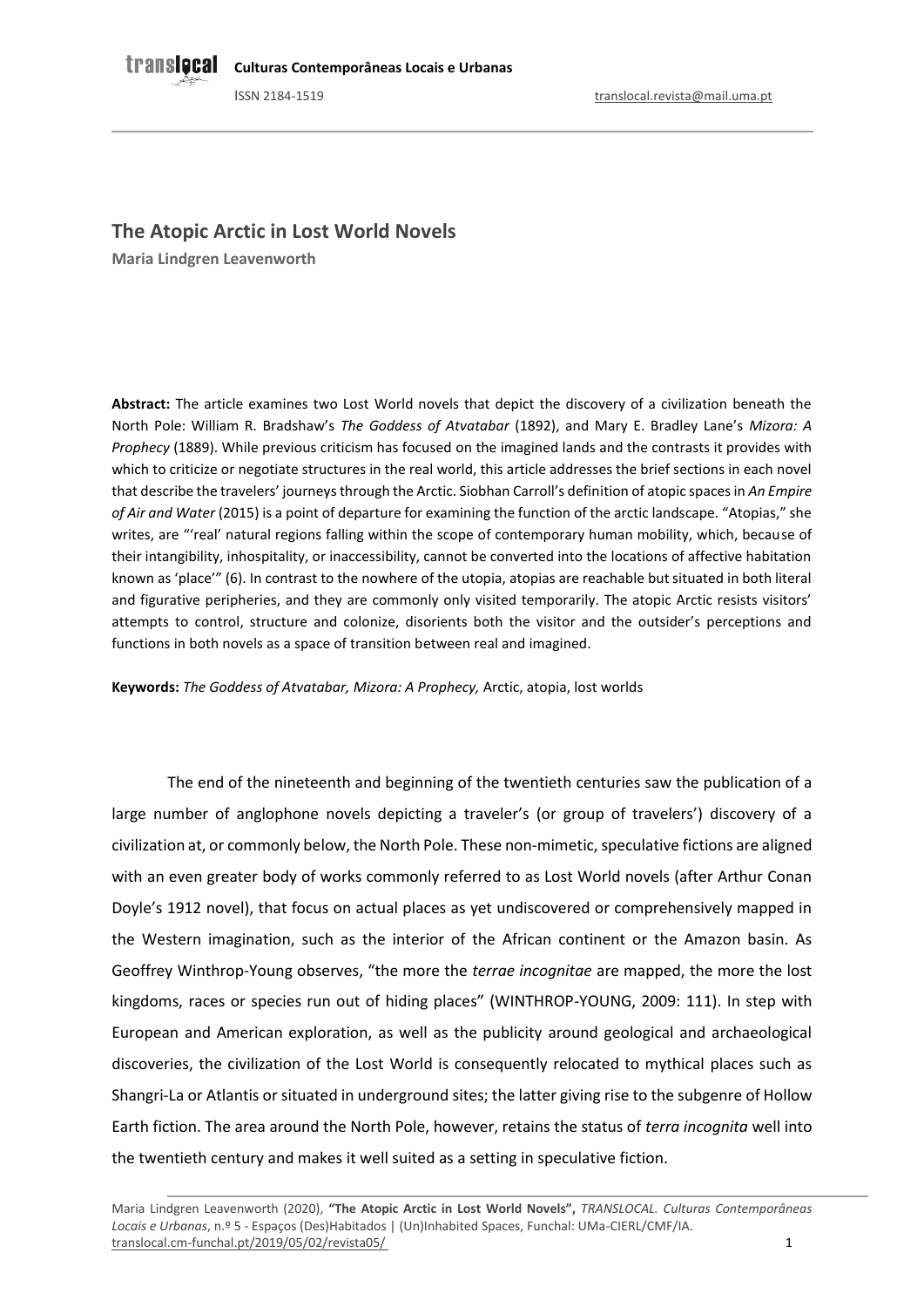At focus in this article are two novels that depict the discovery of a lost civilization beneath the North Pole: William R. Bradshaw's *The Goddess of Atvatabar* (1892), and Mary E. Bradley Lane's *Mizora: A Prophecy* (1889).<sup>1</sup> When critics address these novels, focus is foremost on the imagined lands and the traveler's relation to encountered individuals and phenomena. In Atvatabar, intrepid explorer Lexington White encounters a world in which physical laws as the reader knows them are upset: there is lessened gravity, prolonged youth, even resurrection. Descriptions of the Atvatabarese also help establish the Otherness and opulence of the discovered world. King Aldemegry Bhoolmakar has a "complexion [the] colour of old gold," facial hair "of a serpent-green tint" and is dressed in precious metals and emeralds; Lexington's love interest (the titular goddess) has a long "sapphireblue" hair and her attire is "studded with gems" (BRADSHAW, 2010: 77, 95). The Mizoran society in Lane's more politically motivated novel is also characterized by an excess of colors and variety, except when it comes to gender and physical traits. The all-female civilization, which traveler Vera Zarovitch encounters, has through Science (capitalized throughout the novel) eliminated men in processes of procreation and created a highly educated and inventive society, populated by intelligent pale-skinned and blond women.<sup>2</sup>

Although the fictional subterranean societies provide useful contrasts with which to criticize or negotiate structures in the real world, I will here address the brief sections in each novel that describe the travelers' journeys through the Arctic.<sup>3</sup> Siobhan Carroll's definition of atopic spaces is a source of inspiration for how I view depictions of the arctic landscape. "Atopias," she writes, are "'real' natural regions falling within the scope of contemporary human mobility, which, because of their intangibility, inhospitality, or inaccessibility, cannot be converted into the locations of affective habitation known as 'place'" (CARROLL, 2015: 6). In contrast to the nowhere of the utopia, atopias are reachable but situated in both literal and figurative peripheries, and they are commonly only visited temporarily. In Carroll's discussion, the Arctic is to the outside observer and visitor perceived of as "immune to permanent settlement" even though attempts were made to explore and at least figuratively colonize (CARROLL, 2015: 20). Explorers left their mark on the landscape (erecting cairns,

<sup>1</sup> *Mizora* was initially serially published in the *Cincinnati Commercial* 1880-81. The version of the text used in this article is the 1889 Dillingham edition, digitized by Project Gutenberg, and the author's name is given as Mary E. Bradley. Later editions of the novel as well as critics refer to the author as Mary E. Bradley Lane and, despite my use of primary source, I align with this practice.

<sup>&</sup>lt;sup>2</sup> I bypass discussions about the problematic aspects of Lane's renditions of eugenics and social engineering. For useful viewpoints, see: BROAD, 2009, and MAHADY, 2004.

<sup>&</sup>lt;sup>3</sup> There are eight Arctic nations with widely differing histories, sociocultural structures, and indigenous cultures. The encompassing term "the Arctic" downplays the complexity resulting from these differences, but I am here concerned with how this generalized space is imagined.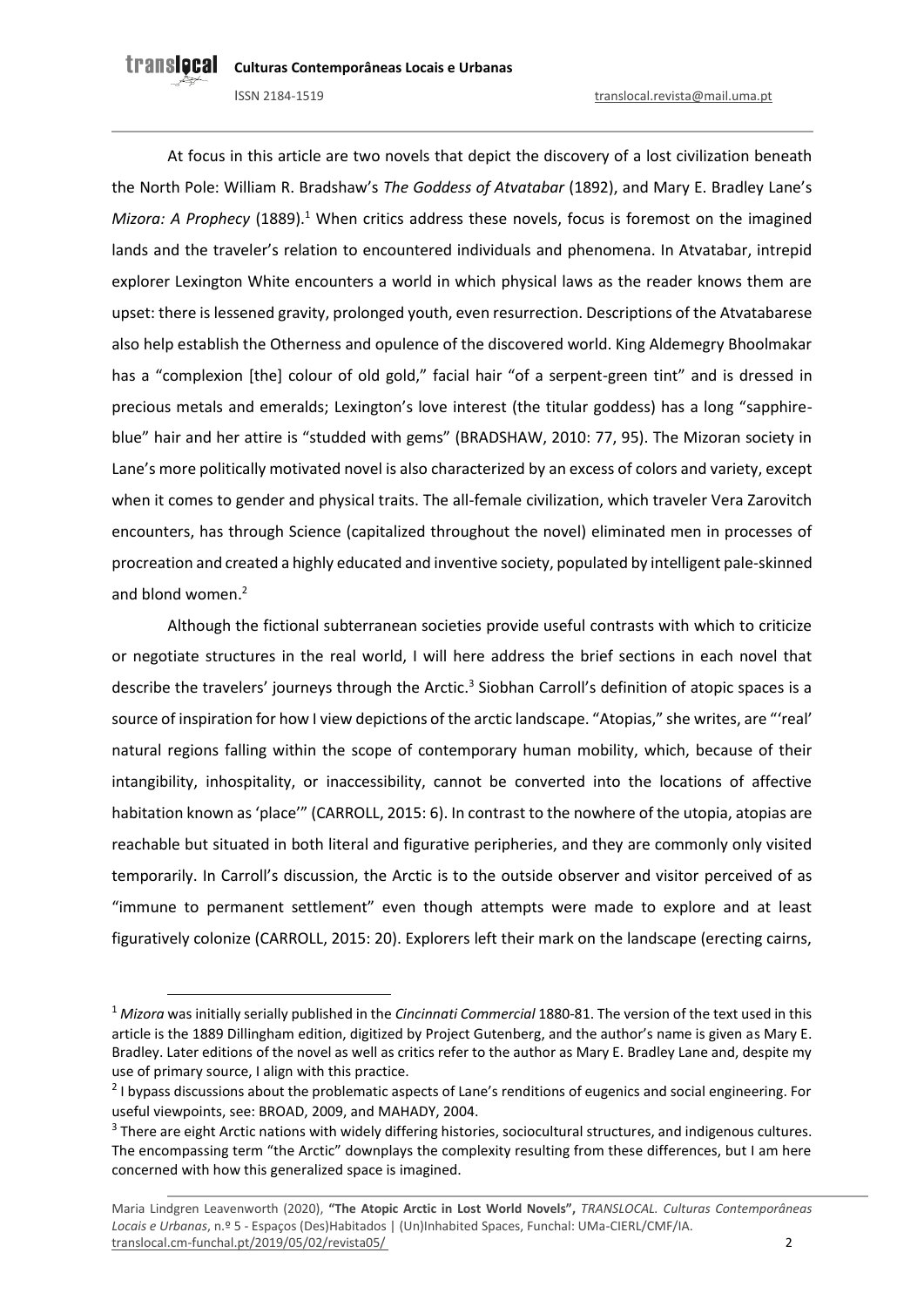writing on rocks), on the popular imagination through their travelogues, and on the history of exploration, but there is a transitory nature to all these forms of inscription. "Signs were torn down by the elements; discoveries were challenged by other explorers; and the histories of expeditions were lost along with the men who perished," Carroll observes (2015: 20). There is, then, a resistance emanating from the Arctic that preserves its atopic characteristics: it remains a space that cannot and should not be inhabited for long and that actively disorients both the visitor and the outsider's perceptions. The atopic Arctic - uninhabited in *The Goddess of Atvatavar*, inhabited in *Mizora* functions in both novels as a space of transition between real and imagined.

The grounding of texts in real events takes several forms in Lost World fiction broadly, among them paratexts. When novels extrapolate the fate of expedition survivors, for example, it is not uncommon to find a preface or foreword which connects to known historical events. The pseudonymously authored novella "The Extraordinary and All-Absorbing Journal of Wm. N. Seldon" (1851), for example, relates adventures of three members of Sir John Franklin's crew and opens with a non-fictional biography of the commander and a description of missions to rescue the expedition once they were presumed lost. Leon Lewis' *Andree at the North Pole* (1898) is similarly prefaced by an "introductory" which details the known preparations of the Swedish North Pole expedition of 1897. As in Henry Clay Fairman's *The Third World* (1895), also following the fate of a survivor of the Franklin expedition, the narratives proper then start where "history retires and fiction takes up the pen" (FAIRMAN, 1895: 6). And this pen writes predominantly in a form that highlights that the narratives are eye-witness accounts, heightening the sense of immediacy. Paratext and narrative perspective are consequently "familiar literary-utopian conceit[s]" that ostensibly produce a semblance of authenticity (CARVER, 2017: 176). Neither novel at focus here contains lengthy non-fictional paratexts, but the title page of *Mizora* illustrates another common conceit: the text at hand is said to be an autobiographical manuscript "[f]ound Among the Private Papers of the Princess Vera Zarovitch" which presents "*a true and faithful account of her Journey to the Interior of the Earth*."<sup>4</sup>

Neither *The Goddess of Atvatabar* nor *Mizora*, then, are explicitly connected to actual Arctic expeditions, but the former takes as inspiration the late nineteenth-century intense interest in claiming the North Pole. In the same year as the novel was published, Robert F. Peary undertook his second expedition to Greenland with the aim to establish that the island stretched further north than

 $<sup>4</sup>$  The title page information is not included in later editions of the novel, for example in the one published by</sup> University of Nebraska Press in 1999. This edition also replaces the original subtitle "A Prophecy" with the spoiler "A World of Women." The omission of the information that the narrative has been found Vera Zarovitch's personal papers of course lessens the semblance of authenticity and leaves the reader with no answer to the question of the work's dissemination.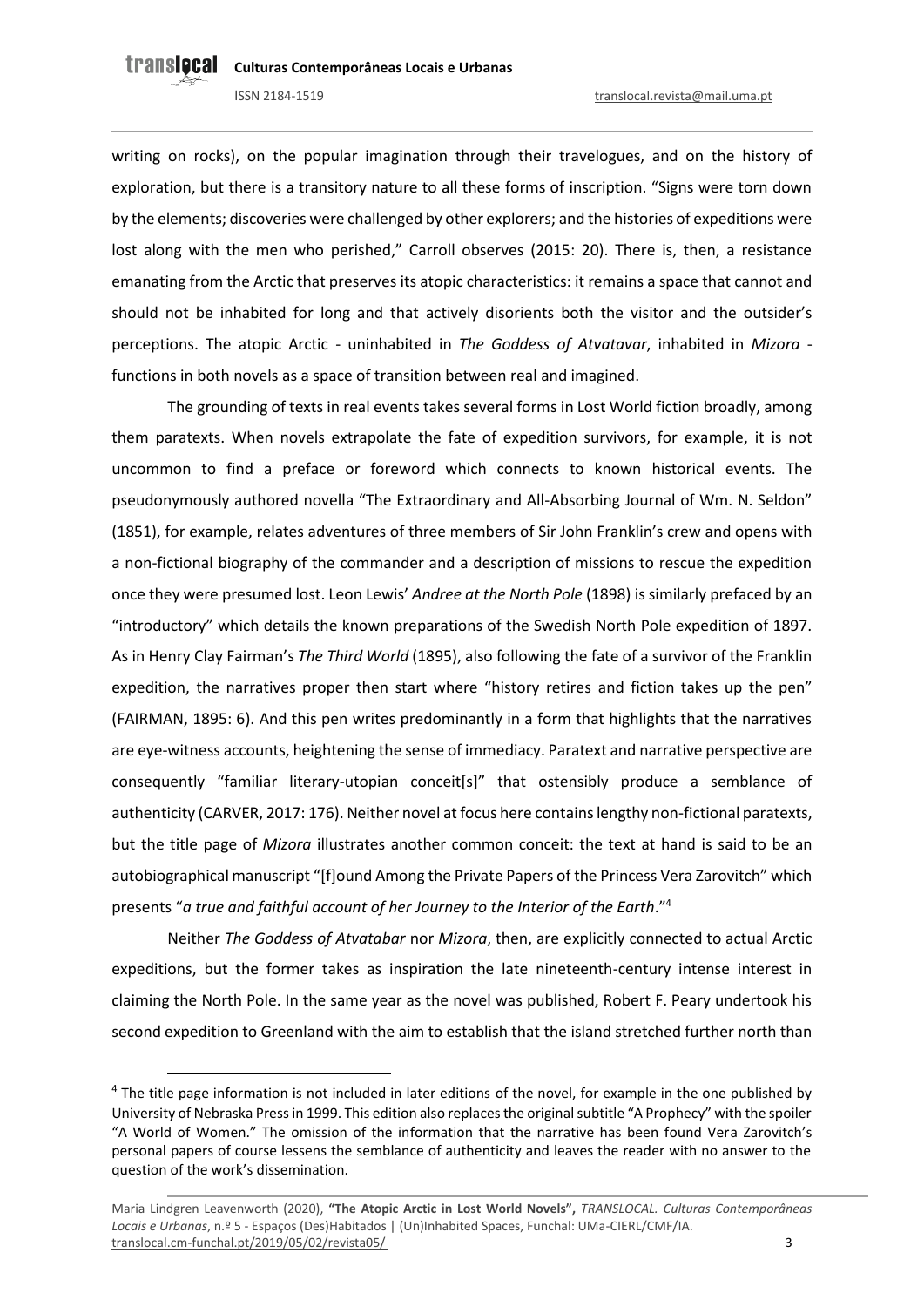believed, thus giving the traveler a possibility for an overland trek to reach the Pole. As David Standish notes, "Bradshaw's polar framing for his hollow earth novel was quite timely" (STANDISH, 2006: 205). Bradshaw's hero, Lexington White, is presented as deeply absorbed by earlier accounts of arctic exploration, and by the glory bestowed by the individual (undoubtedly a man) who will be the first at the Pole. Perplexed by the fact that modern explorers "armed with all the resources of science and with the experience of numerous Arctic voyages to guide them" have been unsuccessful, Lexington is determined to "to stand, as it were, on the roof of the world" and from there "survey the frozen realms of death" (BRADSHAW, 2010: 19, 18). The Pole, situated in this last unconquered, hostile space, is the remaining prize for a man of daring. With a fully equipped, steel-sheathed ship, the *Polar King*, and in the company of a 109-man strong crew, Lexington sets out.

The history of arctic exploration, the construction and equipping of the ship, and the description of the first stages of journey north are narrated in a style that will come to separate the surface world from its subterranean counterpart. In the enthused introduction to the novel, Julian Hawthorne remarks that "when events are occurring within the realm of things already known or conceived of," the style mimics "reports of an arctic voyage as recounted in the daily newspaper; there is the same unpretentiousness and directness of phrase […] and the same candid portrayal of wonder, hope, and fear" (HAWTHORNE, 2010: 8). In the depiction of Atvatabar, by contrast, "the style rises to the level of the lofty theme and becomes harmoniously imaginative and poetic" (LANE, 1889: 8). There are elements, however, that signal a level of speculation already present in the rendition of the actual world, demonstrating what Standish terms "the novel's deep eccentricity" (STANDISH, 2006: 206). On board the ship is a "*terrorite* gun" of Bradshaw's own invention, a significantly enhanced steam engine, and a "triumphal outfit" fashioned for the men on board which includes "a Viking helmet of polished brass surmounted by the figure of a silver-plated polar bear," thought to be appropriate for any celebrations and encounters during the voyage (BRADSHAW, 1892: 21, 22).<sup>5</sup> Even the names of some of the officers onboard evidence the eccentricity of the first chapters of *The Goddess of Atvatabar*: the naturalist is named Goldrock, the astronomer Starbottle.

To an extent, these inventions and whimsies undermine the realism of the narrative, but as Lexington and his crew move into the transitional space of the Arctic, explanations for both successes and failures come in a form recognizable from Jules Verne's "responsible scientific speculation, extrapolating from contemporary social and scientific trends" (SMYTH, 2000: 2). Latitudes and longitudes are carefully noted, and what is hypothesized to be an earthquake releases the frozen-in

<sup>5</sup> All formatting in quotations corresponds to the original.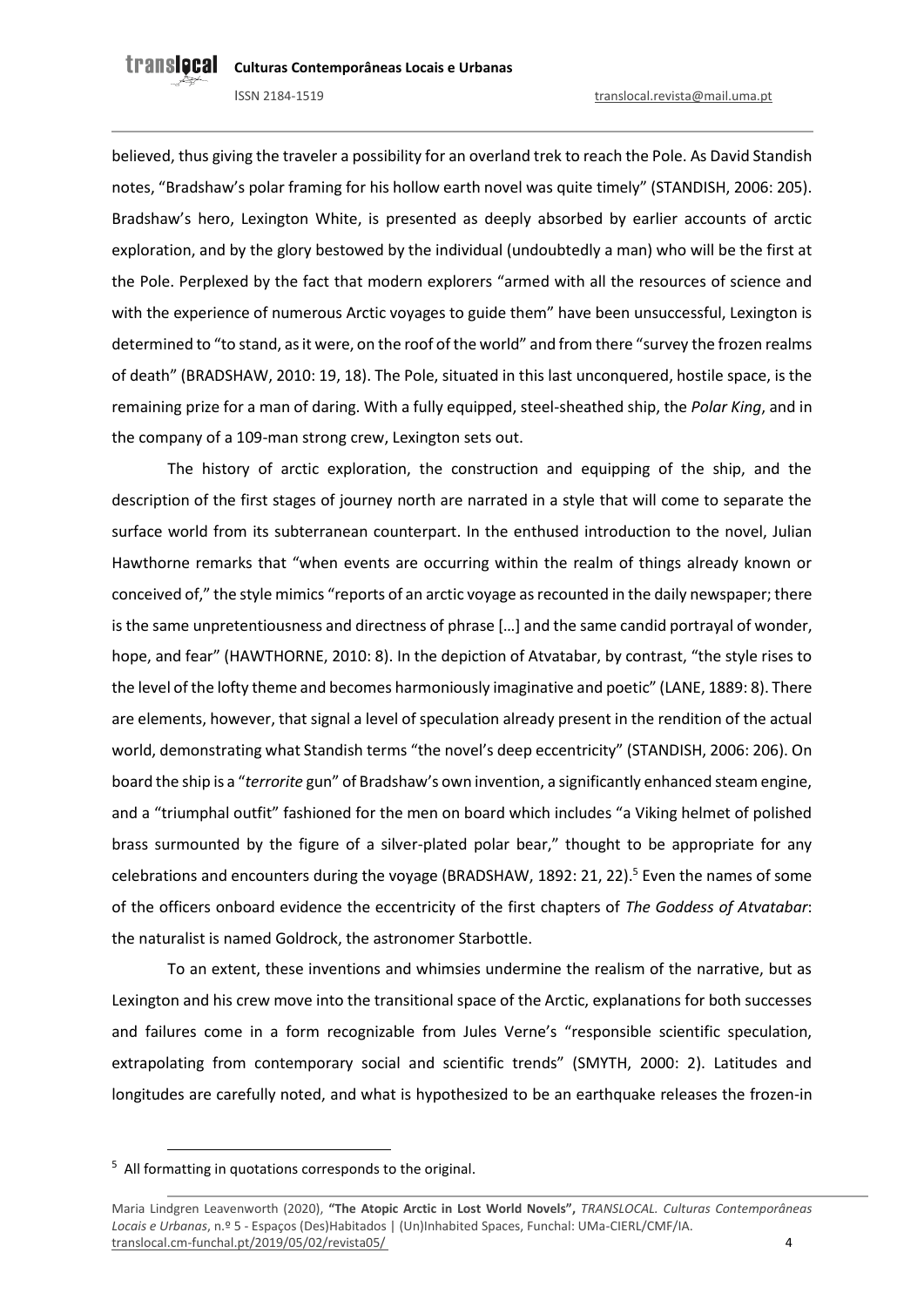ship. The "enormous upward pressure," Goldrock concludes, "split open the range of ice resting thereon" and creates a pathway further north (BRADSHAW, 1892: 14). There is nothing supernatural here, instead, the effects of the submarine movement are presented and accepted as plausible and underline that human will and ingenuity are to no avail in the Arctic.

The agency of the arctic climate and landscape is demonstrated throughout the first chapters with storms blowing the ship off course, and re-forming open leads of water alternately catching and releasing the men from a "terrible ice prison" (BRADSHAW, 1892: 13). The effect is an unstable environment which leaves the men disoriented and in which ice floes materialize to provide only temporary ground for animals and birds. At the edge of what is seemingly a continent of ice, the agency becomes embodied as "the scepter of the Ice King waved over us with the command, 'Thus far and no further'" (BRADSHAW, 1892: 29). This prohibition does not last, however, and the earthquake allows them to move further north, towards open water. Here, the Otherness of the Arctic, particularly as regards the absence of human life, increases even further as does the fear of the leads closing and forever imprisoning them near the Pole. "[W]holly cut off from the outer world," even birds circling overhead appear "almost human in their movements" and come to be seen as the last connections to home (BRADSHAW, 1892: 30).

Given Lexington's "polar homework," these events and emotions produced by the atopic Arctic are to be expected; they confirm what has been gleaned from previous exploration narratives and newspaper accounts (STANDISH, 2006: 20). But of course, as this is a tale about successful adventures, he also experiences having an island named after himself (as its discoverer) and on 10 May the crew joyously take note of "the double event of having reached the furthest north and of having discovered an open polar sea" (BRADSHAW, 1892: 17). Ideas of an open polar sea have circulated since at least the sixteenth century, but experienced a revival in the mid-nineteenth century, and this imagined ice-free body of water features into a large number of novels in the subgenre at focus here, especially since it holds out increased possibilities for a conquest of the North Pole. At this point, consequently, Lexington has his goal, to be "monarch over an empire of ice" and have his name entered into the annals of arctic history, within reach (BRADSHAW, 1892: 18). And it is also at this point, teetering at the edge of the speculative open waters, that the narrative veers into the fantastic with the Pole being an opening into the underworld.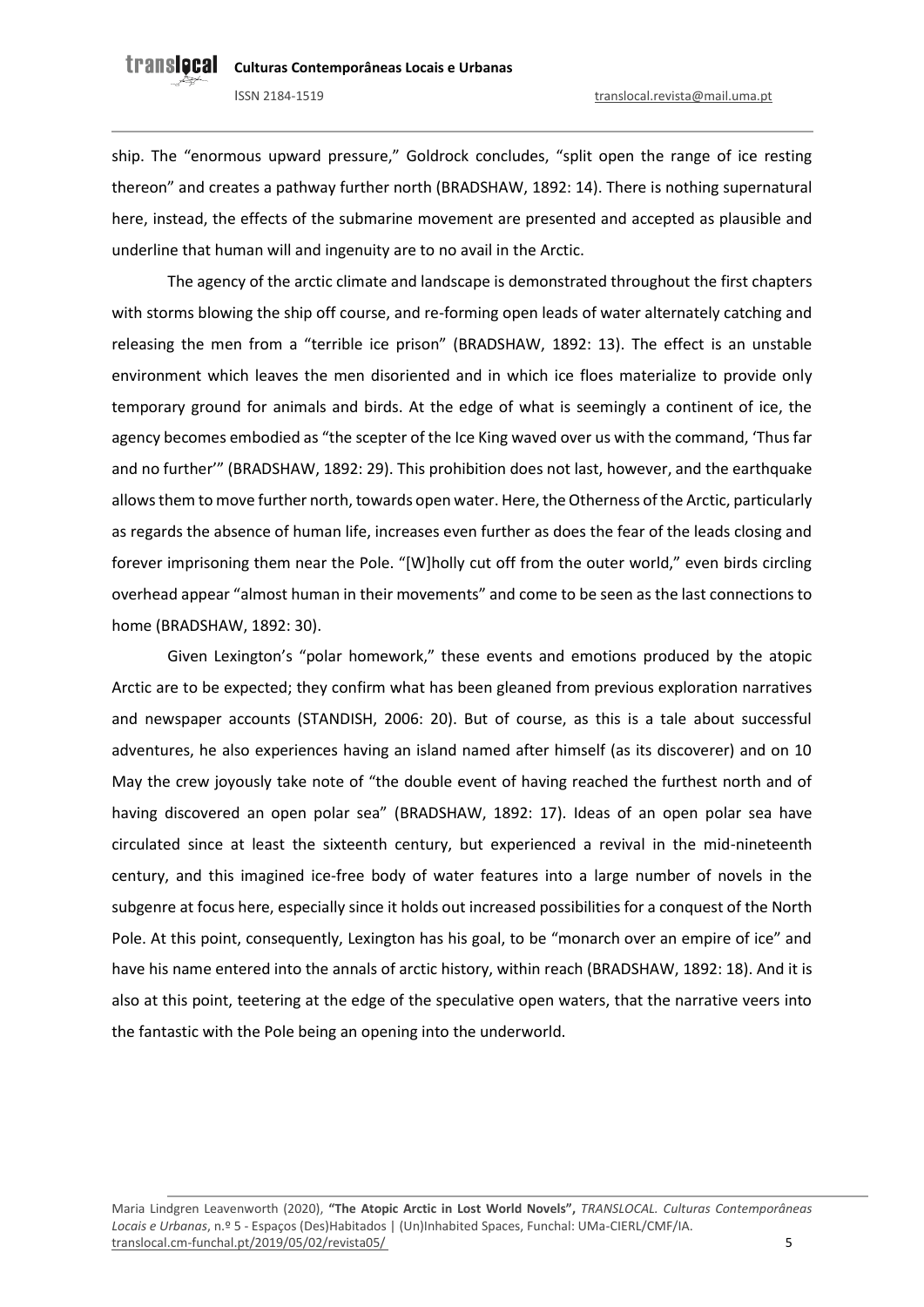**Culturas Contemporâneas Locais e Urbanas** 



Image 1. *The Goddess of Atvatabar*, frontispiece. Source: SF-251, Houghton Library, Harvard University.

Accompanied by parts of his all-male crew, Lexington White not only discovers Atvatabar but in time becomes its ruler, marrying the Goddess Lyone and instituting new rules and laws in the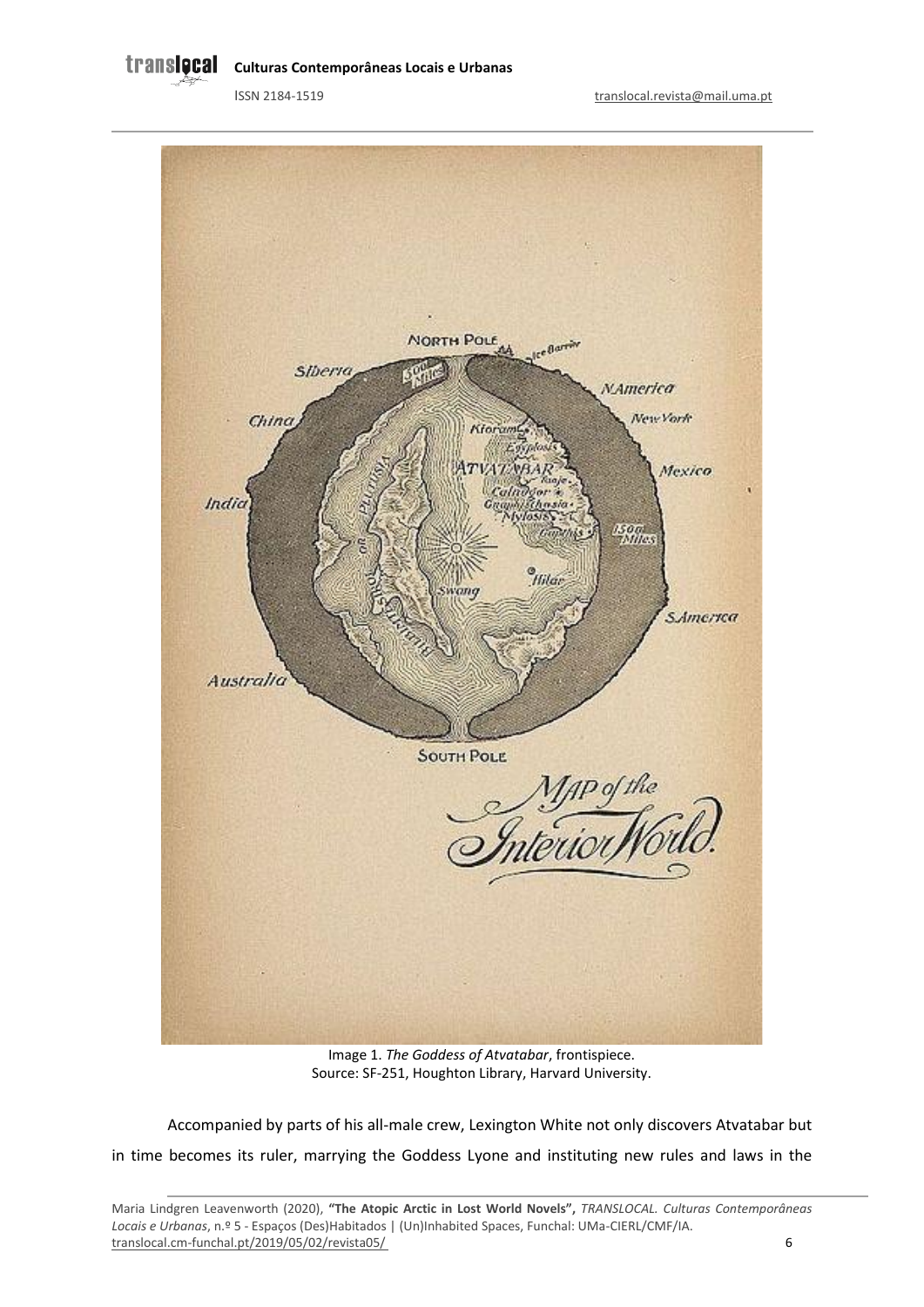subterranean world. This conquest replaces (perhaps surpasses) the initial aim to claim the Pole, and he sets out for further adventures, exploring parts of the underworld unknown to the Atvatabarese. The solitary female traveler in *Mizora*, by contrast, never has her eyes set on conquest, but ends up in the Arctic by chance, noting that "[h]ad I started out with a resolve to discover the North Pole, I should never have succeeded" (LANE, 1889: 8). It is not only Vera Zarovitch's individual traits that prohibit such a resolve but the gendered structures in the novel's rendition of the actual world, later shown in relief against the all-female society of Mizora. Neither does Vera affect the encountered civilization, rather she functions as a reminder of the past that this society has strived to suppress.

The approximation of the actual world in which the narrative starts aligns, Jean Saberhagen maintains, with a "[p]ublic interest in Russia and Eastern Europe" and with ideas of resistance against "Russian political oppression" (SABERHAGEN, 1999: vii). Different forms of oppression are later highlighted in the juxtaposition between the surface world and Mizora, but aristocrat Vera is already at the outset suspected of harboring radical views and is under suspicion by her government. A briefly narrated series of events leads her to take part in a ceremony in Poland, commemorating the Battle of Grochow in 1831, which saw a Polish uprising against the invading Russian army. In the novel, the attendees are dispersed, Vera's friend is killed, and our protagonist's subsequent outrage sees her exiled "to the mines of Siberia for life" (LANE, 1889: 9). Escaping, by way of influential connections and bribery, the idea is for Vera to travel to France to there be joined by her husband and son, but her only option is "a whaling vessel bound for the Northern Seas" which unfortunately does not encounter a southbound ship (LANE, 1889: 20). What then ensues is under-dramatized to say the least. "It is not necessary to the interest of this narrative to enter into the details of shipwreck and disaster, which befel [sic] us in the Northern Seas," we read (LANE, 1889: 10). The ship is crushed by ice, the captain perishes, and the rest of the crew abandon Vera in the Inuit (Esquimaux in the novel) settlement to which they have taken refuge.

The fact that these momentous occurrences are of little interest to describe in detail is significant, however, and contributes to establishing the Arctic as an atopic space: it is not to be inhabited for long even in text. Only two pages are devoted to Vera's year-long stay with the Inuit, and although her hosts are not necessarily inhospitable, references are made to restrictions caused by the cold, wind and ice which make "existence a living death" (LANE, 1889: 12). She survives by ingesting "raw flesh and fat" and is plagued by the "never varied" landscape (LANE, 1889: 11). The Arctic thus emerges as the antithesis of life, un-nurturing, monochrome and static. Vera transfers her experiences also to the Inuit, described as "poor children of the North [whose] life is a continual struggle with cold and starvation" (LANE, 1889: 11). The traditionally colonialist characterization of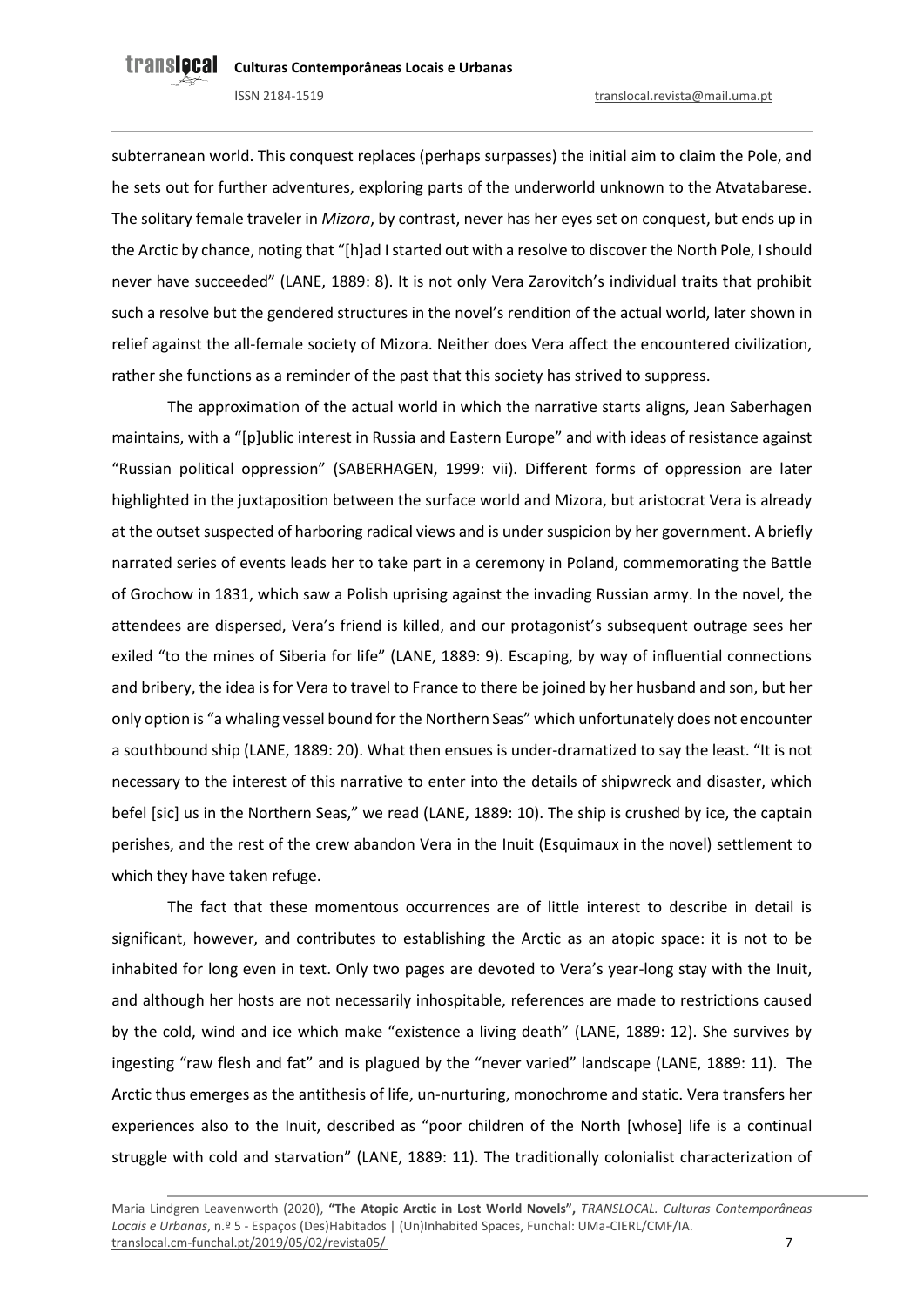the indigenous inhabitants as children carries a particular significance when Vera's journey north is considered as a movement "backwards along a natural-historical timeline of human evolution through less developed forms of society" (CARVER, 2017: 177). The High Arctic and its inhabitants represent the bottom rung of the evolutionary ladder, a position in which Vera pronounces that she decidedly does not belong, an atopia she temporarily visits but needs to traverse and exit.

But finding passage south, where resides "everything that was dear or congenial" remains impossible (LANE, 1889: 11). When the whaling season begins at the end of the summer, Vera instead accompanies her Inuit hosts even further north, to the shores of open water where she suddenly feels more at home. There are birds, game and fish to eat, vegetation replaces the monochrome ice, and Vera feels "the kindly greeting of a mild breeze" coming from the nurturing "bosom of the water" (LANE, 1889: 12). Rather than signaling an opportunity to press on to claim the North Pole, the open polar sea here signals the beginning of a reversal of travelling backwards through evolution, raising in Vera the hope that she "might meet in that milder climate some of [her] own race" (LANE, 1889: 12). As her guides refuse to accompany her, she sets out alone in a canoe, a trip that will take her via a whirlpool to Mizora and the highly developed and superior civilization below ground.

Fifteen years later, Vera returns to the surface world, accompanied by the Mizoran Wauna. The journey across the Arctic is this time narrated in a few sentences only; although it presents no significant "distress," it is "monotonous," and it is not until they approach "civilized shores" that the beauty of the world makes an impression on Wauna (LANE, 1889: 143). The purpose of the return is to enlighten the world of the Mizoran way of life, but the two women are not able to effect change. The world remains ruled by "[i]gnorance, poverty and disease" and, unable to again find the Open Polar Sea and return home, Wauna dies in the Arctic. The last sentence of Lane's novel follows logically from these events, as well as from the loss of Vera's husband and child, but is still an unusual end to a novel of (accidental) discovery and adventure: "Life is a tragedy even under the most favorable conditions" (LANE, 1889: 147).

Compare, then, to the triumphal ending of *The Goddess of Atvatabar*. Word of the expedition's success has reached the surface world via a small group of crewmembers that departs the expedition shortly before it reaches the subterranean civilization. Late in the novel, one survivor, Boatswain Dunbar, returns in the company of two large ships from Britain and the US, bringing news not only of his own rescue from the "scene of terror" that the Arctic constitutes, but of Lexington's reputation (BRADSHAW, 1892: 239). "There is no man more famous today than Lexington White," proclaims the commander of the British ship, and a newspaper account pronounces that "[t]he renown of Columbus and Magellan is overshadowed by [his] glory" (BRADSHAW, 1892: 236, 237).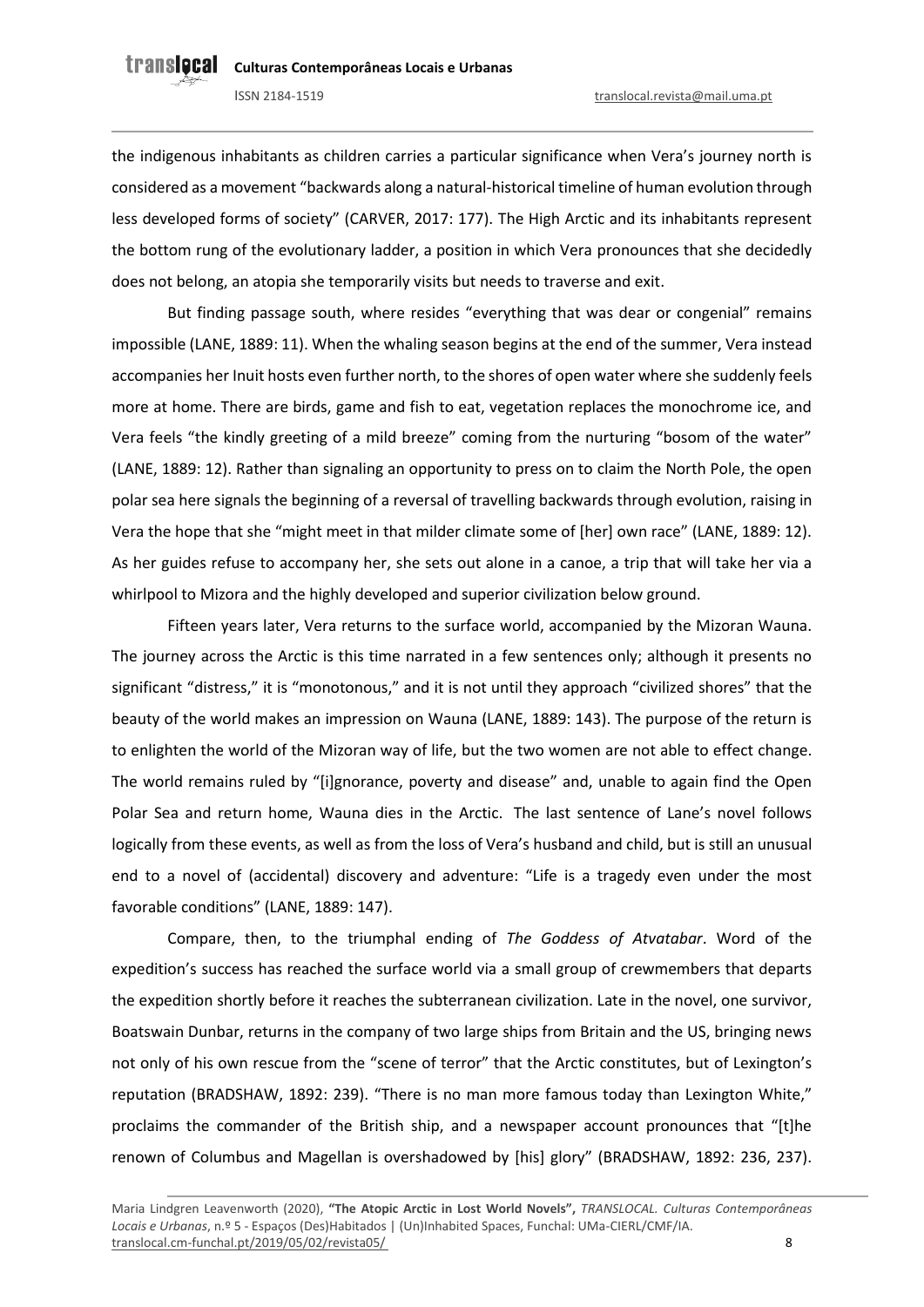Lexington has found something of far higher importance than the abstract notion of the North Pole and the men's journey to reach it, across the inhospitable, threatening Arctic, remains a footnote to the story: it is significant that Dunbar "seem[s] to forget largely the journey outward in the *Polar King*" (BRADSHAW, 1892: 238). The Arctic remains an atopia, to the side of habitable places, whereas Atvatabar is turned into "affective habitation" (CARROLL, 2015: 6).

\*\*\*

In the indispensable *I May Be Some Time: Ice and the English Imagination*, Francis Spufford charts the imaginative history of polar exploration and notes that theories of habitable places fill the important function of enabling "there to be *something* at the poles […] rather than an expanse of ice significant only by geographical convention" (SPUFFORD, 1996: 76). For writers in the genre at focus here, this something turns out to be materially or ideologically rich societies, or lost civilizations that with the aid of the visitor can be ushered into modernity. The journey which either initiates or bookends the experience it is seldom addressed, with critics (like the fictional travelers) instead drawn to examine in detail the structures and ideals of the lost worlds. However, the stages of the journey are significant when examining the transition from realism to speculation, and increased attention to the atopic Arctic ensures that it will not figuratively remain little more than "an expanse of ice."

### **References**

BRADSHAW, William R. (1892; 2010), *The Goddess of Atvatabar*, Driffield, U. K.: Leonaur.

BROAD, Katherine (2009), "Race, Reproduction, and the Failures of Feminism in Mary Bradley Lane's *Mizora*", *Tulsa Studies in Women's Literature*, nº 28 (2): 247-266.

CARROLL, Siobhan (2015), *An Empire of Air and Water: Uncolonizable Space in the British Imagination, 1750-1850*, Philadelphia: University of Pennsylvania Press.

CARVER, Ben (2017), *Alternate Histories and Nineteenth-century Literature: Untimely Meditations in Britain, France, and America*, London: Palgrave MacMillan.

FAIRMAN, Henry Clay (1895), *The Third World: A Tale of Love and Strange Adventure*, Atlanta: The Third World Publishing Co.

HAWTHORNE, Julian (1892; 2010), "Introduction", *The Goddess of Atvatabar*, William R. BRADSHAW, Driffield, U. K.: Leonaur.